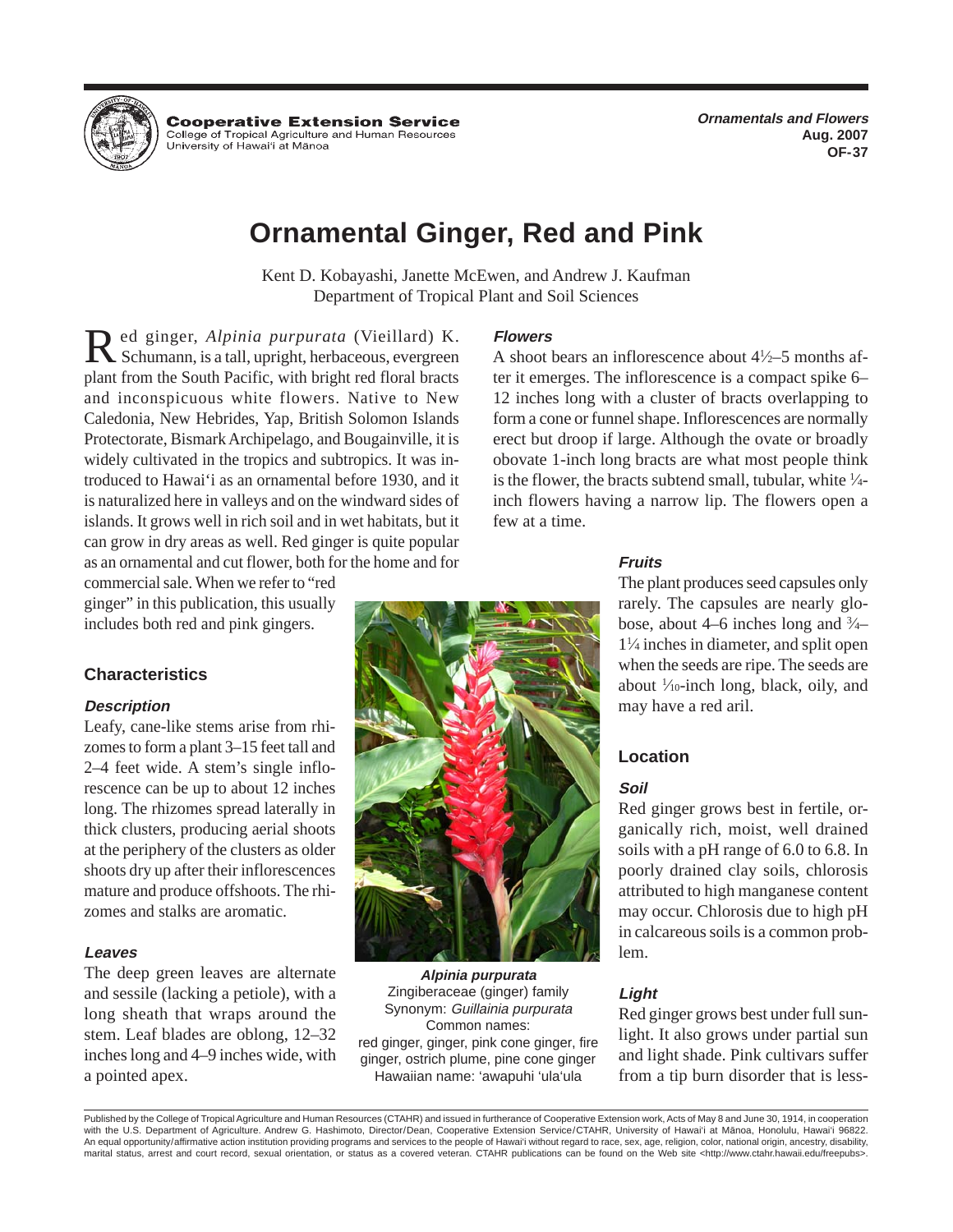ened with 30 percent shade. Flower yield and rate of development depends on the amount of sunlight received by the plant.

### **Temperature**

Red ginger grows best where the temperature is constantly above 60°F. When the temperature drops below 50°F, red ginger grows very slowly, turns yellowishgreen, and produces small, tight cone-like inflorescences that do not open normally. When the minimum temperature is above 70°F, an emerging stalk flowers in  $4\frac{1}{2}$ –5 months. Flowering occurs year-round, with greater production during the summer. Some yellowing of the foliage occurs at high temperatures.

### **Rainfall**

Red ginger does better with supplemental irrigation if it is in an area with moderate rainfall.

### **Elevation**

The plant grows up to approximately 1600 ft elevation.

#### **Tolerances**

Red ginger is not tolerant of temperatures below 50°F. At 41°F or less, the foliage and inflorescences die. It is shade tolerant but does not thrive in heavy shade. It does fine in light shade and tolerates moderate shade. Red ginger has low salt tolerance and is not drought tolerant. Provide protection from the wind and salt spray, as browning, tip burn, and discoloration may result.

#### **Landscape uses**

Red ginger is a very useful and perennial with diverse forms. With its long, attractive red flower bracts and lush green leaves, it works well in tropical-theme landscapes. It is useful as a tall informal hedge or screen. It is a good backdrop or foundation planting, especially in front of blank walls. It can be used as a shrub border in mass plantings or as a specimen plant. It can be harvested as a cut flower.

Red ginger is easily grown and maintained. The plant is more productive when started from rhizomes. When blooms fade, remove stems to ground level. Since this plant can spread extensively, use caution when planting it near natural areas that it might invade. In such cases, plant it in containers or surround beds with a physical barrier such as a plastic mow strip.

# **Culture**

#### **Watering**

Keep the soil moist. Red ginger requires 1 inch or more of water per week from irrigation during droughty periods. The best flower quality is achieved with generous irrigation.

#### **Fertilizer**

Apply a complete fertilizer once a month. Flower production increases with increasing levels of nitrogen fertilizer. High levels of nitrogen fertilizer do not adversely affect the postharvest life of the flowers.

#### **Pruning**

Prune to remove spent flowering shoots and yellowed and unsightly foliage. Cut off spent flowers at the ground.

### **Propagation**

#### **Offshoots**

Inflorescences develop aerial offshoots (small plantlets) from the sides of the bracts (the bract axils). These offshoots can be used as the source of new plants. The offshoots grow rapidly and soon weigh down the mature stem.

To propagate with offshoots, the whole flower head can be bent into a pot and covered with soil. After roots have formed from the offshoots several weeks later, cut off the mass of rooted offshoots from the mother plant. The rooted plantlets can be separated and planted in pots. Or, offshoots can initially be separated from the inflorescence and planted in individual pots.

Rooting of offshoots is improved with 500 ppm auxin (IBA or NAA), although they can be rooted without hormone treatment. Plant the offshoots in vermiculite or perlite to allow roots to develop before transplanting them into the ground. Red ginger propagated from offshoots makes full, attractive foliage plants in 6-inch or larger pots. About 2 years is required to produce flowers of marketable size and quality.

#### **Rhizomes**

Some cultivars do not develop offshoots and must be propagated by rhizome divisions. Divide the rhizomatous mat into small clumps of one to four stems. If the roots are not well developed on the horizontal rhizome, the upright stem should be cut back to reduce water loss. Dust the individual pieces with a fungicide and plant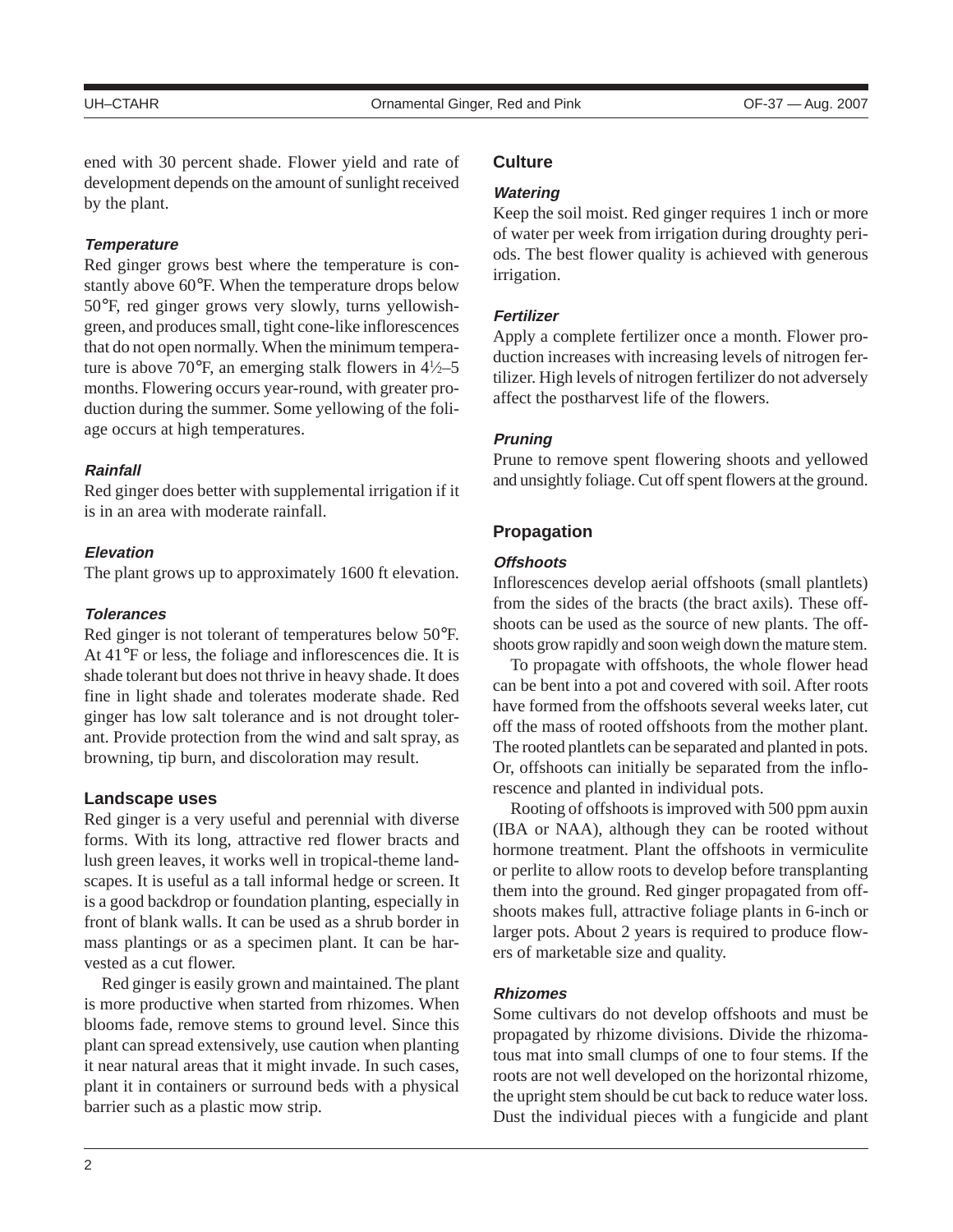them 2 inches below the surface in vermiculite or another well drained medium. Keep them in a warm place (50°F minimum at night) but not in full sun. Water periodically until the plants are established. Rhizome-propagated plants typically produce marketable flowers within a year when planted in beds.

# **Seeds**

Seeds are rarely produced. Sow seeds shallow in a moist, slightly acidic, well drained organic medium. Seeds germinate in 2–3 weeks. The seedlings may be transplanted into larger pots as soon as they are large enough to handle. With heavy fertilizer application, some flowers will be produced in 2–3 years.

# **Commercial production**

According to Hawai'i Department of Agriculture statistics, 64 farms produced 134,000 dozen red ginger flowers in 2005 valued at \$995,000. Forty-seven farms produced 62,000 dozen pink ginger flowers valued at \$454,000. The value of out-of-state sales of red ginger (including wholesale and retail sales) in 2005 was \$680,000.

### **Soil**

A fertile, well drained soil is recommended. In poorly drained clay soils, chlorosis occurs, attributed to high manganese content. The soil pH range should be from 6.0 to 6.8. Chlorosis due to high pH is a common problem in calcareous soils.

### **Planting**

An in-row spacing of  $4-6\frac{1}{2}$  feet is recommended. Thin out weak flower stalks, leaving 8–12 heavy stems per yard of row. Closer spacing increases yield per unit of production area, but yield per plant is reduced. Less dense plantings permit greater per-plant yields.

### **Fertilizer**

Grower practice is a handful of fertilizer distributed around the plant three to six times a year using a 1:1:1 to 3:1:5 NPK ratio formulation. Increasing nitrogen fertilizer increases the number of marketable flowers. The suggested minimum elemental content of healthy green foliage is 2% N, 0.16% P, 1.8% K, 1.8% Ca, and 0.4% Mg. For microelements, adequate leaf tissue levels are in the ranges 450–700 ppm Mn, 30–60 ppm Fe, 10–15 ppm Cu, 40–90 ppm Zn, and 15–25 ppm B.

#### **Irrigation**

Good flower quality is achieved with high amounts of irrigation. Red ginger requires water in excess of 1 inch per week during periods of drought stress.

### **Harvesting**

Time to harvest is shorter in the summer than in the winter. Inflorescences are harvested in the early morning while still turgid. They should be cut when the bracts are about two-thirds to three-fourths open, as an immature flower has a longer shelf life than a mature flower. The entire shoot should be cut at ground level, if possible, because a longer stem increases the postharvest life of cut flowers. To extend shelf life, trim all or all but the top one to three leaves from the stem in the field or at the packing shed prior to cleaning. Keep the stem bases in water during transport from the field to the packing area.

Rhizome-propagated plants typically produce marketable flowers within a year after establishment. Red gingers propagated from plantlets require from  $1\frac{1}{2}$ –3 years to produce flowers of marketable size and quality. Floral spikes are harvested about 4–5 months after stem emergence. Although production is year-round, the greatest number of flowers is produced during the summer months. In addition, the time to harvest is shorter in summer than in winter.

# **Postharvest handling**

### **Treatments**

In the field, red ginger is often heavily infested with ants, aphids, soft scales, and mealybugs. If left unchecked, pest buildup can make postharvest disinfestation time-consuming and difficult. A combination of pest management in the field and treatment after harvest is recommended for quarantine security on red ginger exported from Hawaii.

Once flowers reach the packing shed, they are placed in a bath containing a commercial preservative and thoroughly washed. Postharvest life is increased by use of floral preservatives containing 2% sucrose and 8-HQC (8-hydroxyquinoline citrate), antitranspirants, or simply recutting the stems. Soaps can be used to clean the flowers and kill the insects. Hot water treatment of red ginger at 120–122°F for 12–15 minutes extends postharvest life, kills most of the pests that infest red ginger, and reduces the geotropic response.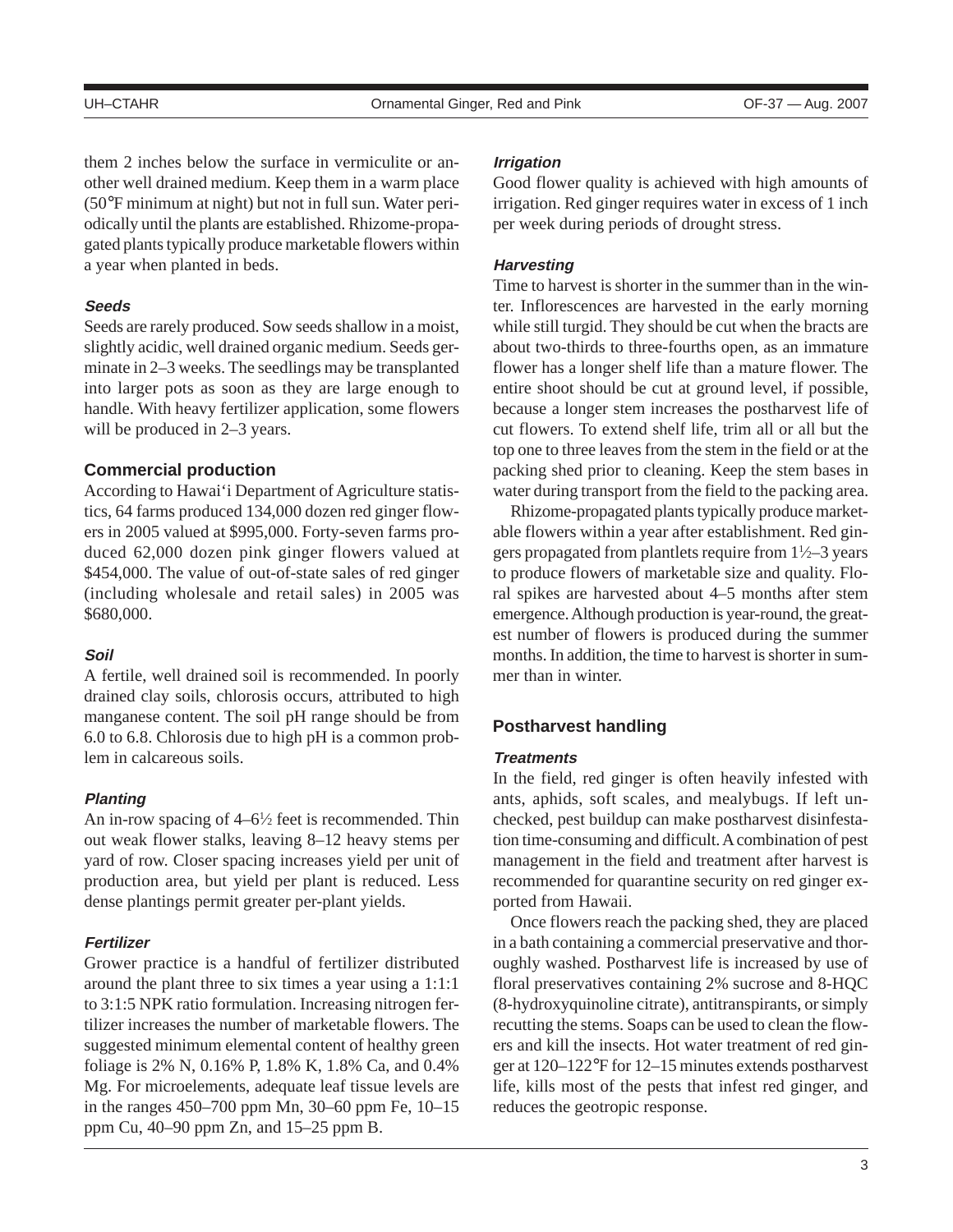# **Grades and standards**

For Hawaii Fancy grade, minimum stem lengths of 35 inches are preferred for export, with an inflorescence length of 8 inches. For Hawaii Standard grade, an inflorescence length of 6 inches is preferred. The cut end of the stem should be a minimum of  $\frac{3}{8}$ -inch diameter. Hawai'i shippers cut stems for shipment in the 24–59 inches range. Postharvest life of cut red ginger flowers increases with increasing stem length.

### **Storage**

Store red ginger at 54.5–59°F, making sure that the flowers do not exhibit chill damage symptoms such as offcolored (grayish or bluish) blooms. The inflorescence has a strong geotropic response and should be stored upright in water to avoid bending. A holding solution of 2% sucrose (w/v) is recommended. To maintain the best quality, the relative humidity should be greater than 90%.

# **Packing**

Allow flowers to air-dry before packing. Inspect each flower at packing and discard or scrub those with insects. Red ginger stems are packed flat, singly or bunched, in standard or insulated fiberboard boxes or cartons. Single stems are layered in rows in the box. Bunches may be wrapped in a polyethylene film, or moistened, shredded newspaper may be packed around the bunches, with unshredded newspaper separating the layers. Bunches are fastened to the box to minimize mechanical damage due to shifting.

# **Shipping**

To prevent geotropic bending during shipping, it is preferable that the boxes be kept upright, so that the stems are in a vertical orientation. Red ginger should be shipped at  $>$  53.6 $\degree$ F. Because the leaves wilt very rapidly once the flower stem is cut, red ginger is shipped without leaves. Upon arrival after shipping, the basal 2–3 inches of the stem should be cut off and the stems placed in warm water or floral preservative. Holding temperature should be no lower than 59°F.

### **Vase life**

Postharvest vase life varies from 5 days in young flowers (stem diameter < 0.4 inch) to 25.5 days for standard size flowers. Sugar will extend their postharvest life by at least a week. Vase life of pink ginger inflorescences is increased by benzyladenine (BA 200 mg/L) applied as a dip. A 200 mg/L benzyladenine spray extends the vase life of red ginger inflorescence and attached leaves.

# **Pests and diseases**

Field sanitation is part of good pest management for red ginger. Remove all mature flowers from the field regardless of marketability, so that they do not serve as hosts where pests can multiply. Use wide spacing when planting, and keep plants trimmed back to avoid overgrown fields that are difficult to spray. Wide spacing helps prevents easy spread of pests from plant to plant in the landscape. See the table on p. 6–7.

### **Miscellaneous notes**

Hawaiian royalty, the ali'i, wore garlands (lei) of red ginger in important ceremonies. The Hawaiians would use the stems as medicine to cure stomachaches, grinding them, adding water, and then straining the mixture. Salt and rhizomes were mashed together and used to treat headaches. Dyes from the leaves produced subtle beige and yellow.

Red ginger is used as a landscape ornamental and as a cut flower. Bracts are cut off for lei making. Red ginger inflorescences are widely used in flower arrangements, from cemetery bouquets to extravagant hotel centerpieces. Before arranging ginger stems, cut 2–3 inches from the base, remove any foliage that will be under water, and put in a bath of warm water containing a floral preservative for a few hours or overnight. Do not place floral arrangements in direct sunlight or near heat vents, air conditioners, or drafts. Water and remove dying blooms and foliage daily. To prolong vase life, recut the stem bases every 4–5 days, clean the container thoroughly, and rearrange the remaining flowers, adding a mixture of warm water and floral preservative.

# **Cultivars (cultivated varieties)**

New dwarf cultivars are increasingly popular as container plants and for indoor use. Forms intermediate between the cultivars listed below may also be found. New cultivars are constantly being selected. See the table on p. 8.

### **Acknowledgements**

The authors thank Scot Nelson and Edwin Mersino for reviewing the manuscript. Special thanks are due Roxanne Adams and Dawn Easterday, ASLA.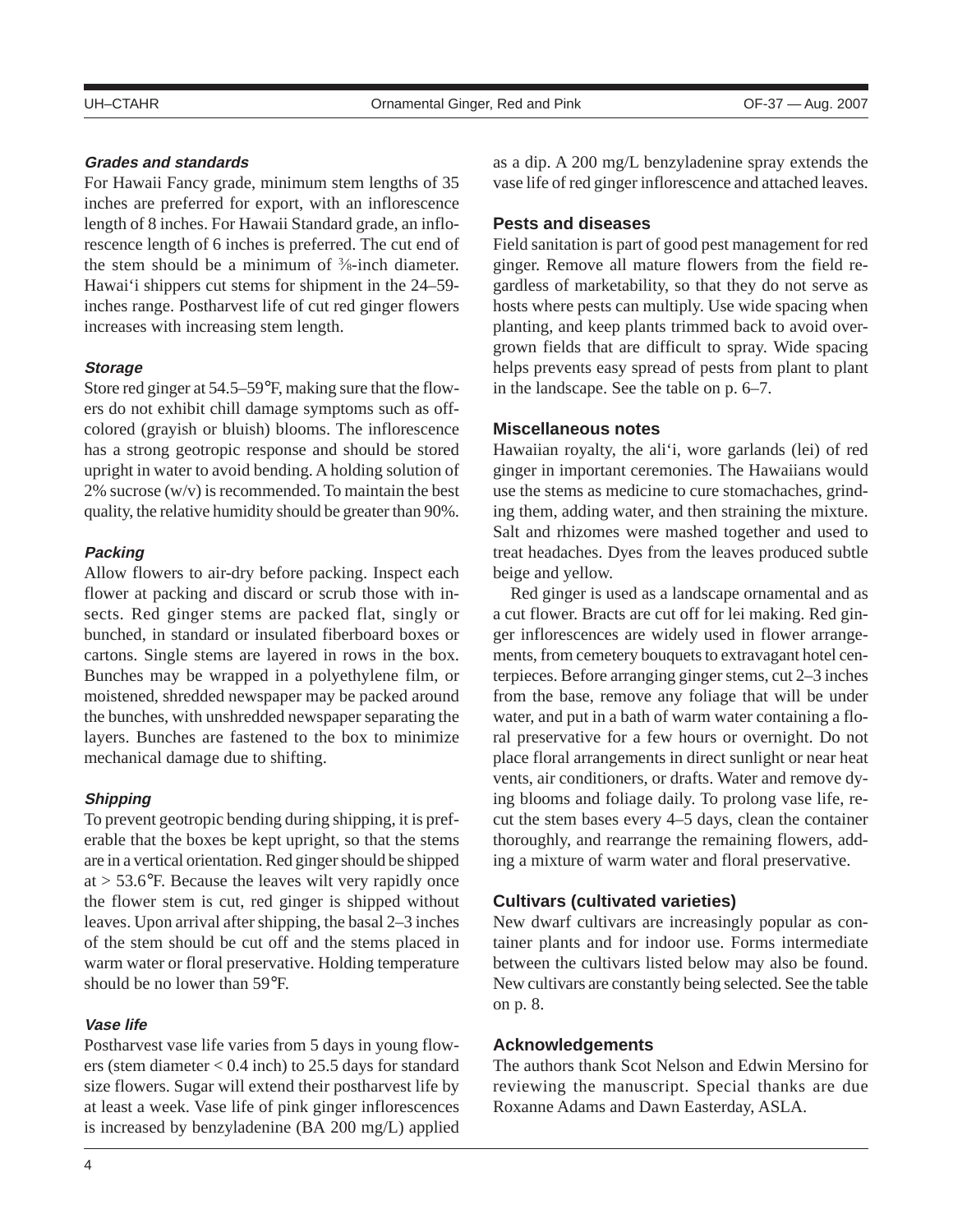# **References and further reading**

- Akamine, E.K. 1976. Postharvest handling of tropical ornamental cut crops in Hawaii. HortScience 11(2):125–127.
- Broschat, T.K., and H. Donselman. 1988. Production and postharvest culture of red ginger in South Florida. Proc. Fla. State Hort. Soc. 101:326–327.
- Brenzel, K.N. 2007. Western Garden Book. Sunset Publishing Corporation, Menlo Park, CA.
- Criley, R.A. 1984. Yield and production of red ginger and bird-of-paradise at Waimanalo as influenced by fertilizer, planting density and season. Proc. 2nd Fertilizer and Ornamentals Short Course. University of Hawai'i at Mänoa, College of Tropical Agriculture and Human Resources, CP-01.04.85.
- Criley, R.A. 1989. Propagation of tropical flowers: anthurium, bird-of-paradise, ginger and heliconia. Horticulture Digest 90:1–2.
- Criley, R.A. 1989. Development of *Heliconia* and *Alpinia* in Hawaii: cultivar selection and culture. Acta Horticulturae 246:247–258.
- Criley, R.A., and R.E. Paull. 1993. Review: postharvest handling of bold tropical cut flowers—*Anthurium*, *Alpinia purpurata*, *Heliconia*, and *Strelitzia*. Acta Horticulturae 337:201–212.
- Davis, T.A. 1994. Fire ginger. The Planters' Chronicle 89(9):365, 367.
- Hansen, J.D. 1993. Field phenology of red ginger, *Alpinia purpurata*. Proc. Fla. State Hort. Soc. 106:290–292.
- Hara, A.H., T.Y. Hata, V.L. Tenbrink, and B.K.S. Hu. 1993. A systems approach to eliminating quarantine pests on floral ginger. University of Hawai'i at Mänoa, College of Tropical Agriculture and Human Resources, HITAHR Brief 108.
- Hirano, R.T. 1991. *Alpinia purpurata* (Vieill.) K. Schum. in Hawaii. (The red and pink ginger). Bulletin Heliconia Society International 5(2):5–7.
- Inouye, D.S. 1994. The effect of watering regimes on the growth and development of *Alpinia purpurata*  (Vieill.) K. Schum. inflorescences. M.S. Thesis, University of Hawaii at Manoa, Honolulu, HI.
- Jaroenkit, T., and R.E. Paull. 2003. Postharvest handling of heliconia, red ginger, and bird-of-paradise. HortTechnology 13(2):259–266.
- Kepler, A.K. 1989. Exotic tropicals of Hawaii. Mutual Publishing Co., Honolulu.
- Kepler, A.K. 1997. Hawaii's floral splendor. Mutual Publishing Co., Honolulu.
- Nagata, K.M. 2005. Zingiberaceae the ginger family. In: G.W. Staples and D.R. Herbst (eds.), A tropical garden flora: Plants cultivated in the Hawaiian Islands and other tropical places. Bishop Museum Press, Honolulu.
- Rauch, F.D. 1996. Tropical landscape plants. Hawaii Floriculture, Battle Ground, Washington.
- Reid, M.S. 2004. Ginger, shell ginger, torch ginger: Recommendations for maintaining postharvest quality. Postharvest Technology Research & Information Center, University of California, Davis.
- Rietow, D. 1986. Packing and shipping of cut ginger. Horticulture Digest HD-080:7–8.
- Schmitt, D.P., and B. Sipes. 1998. Plant parasitic nematodes and their management. University of Hawai'i at Mänoa, College of Tropical Agriculture and Human Resources, Plant Disease no. 15. 4 p.
- Teho, F.G. 1992. Plants of Hawaii: how to grow them. Petroglyph Press, Ltd. Hilo, Hawaii.
- Wagner, W.L., D.R. Herbst, and S.H. Sohmer. 1999. Manual of the Flowering Plants of Hawai'i. Bishop Museum Press, Honolulu, Hawaii.
- Wang, K.-H., C.R.R. Hooks, and A. Ploeg. 2007. Protecting crops from nematode pests: Using marigold as an alternative to chemical nematicides. University of Hawai'i at Mänoa, College of Tropical Agriculture and Human Resources, Plant Disease no. 35. 6 p.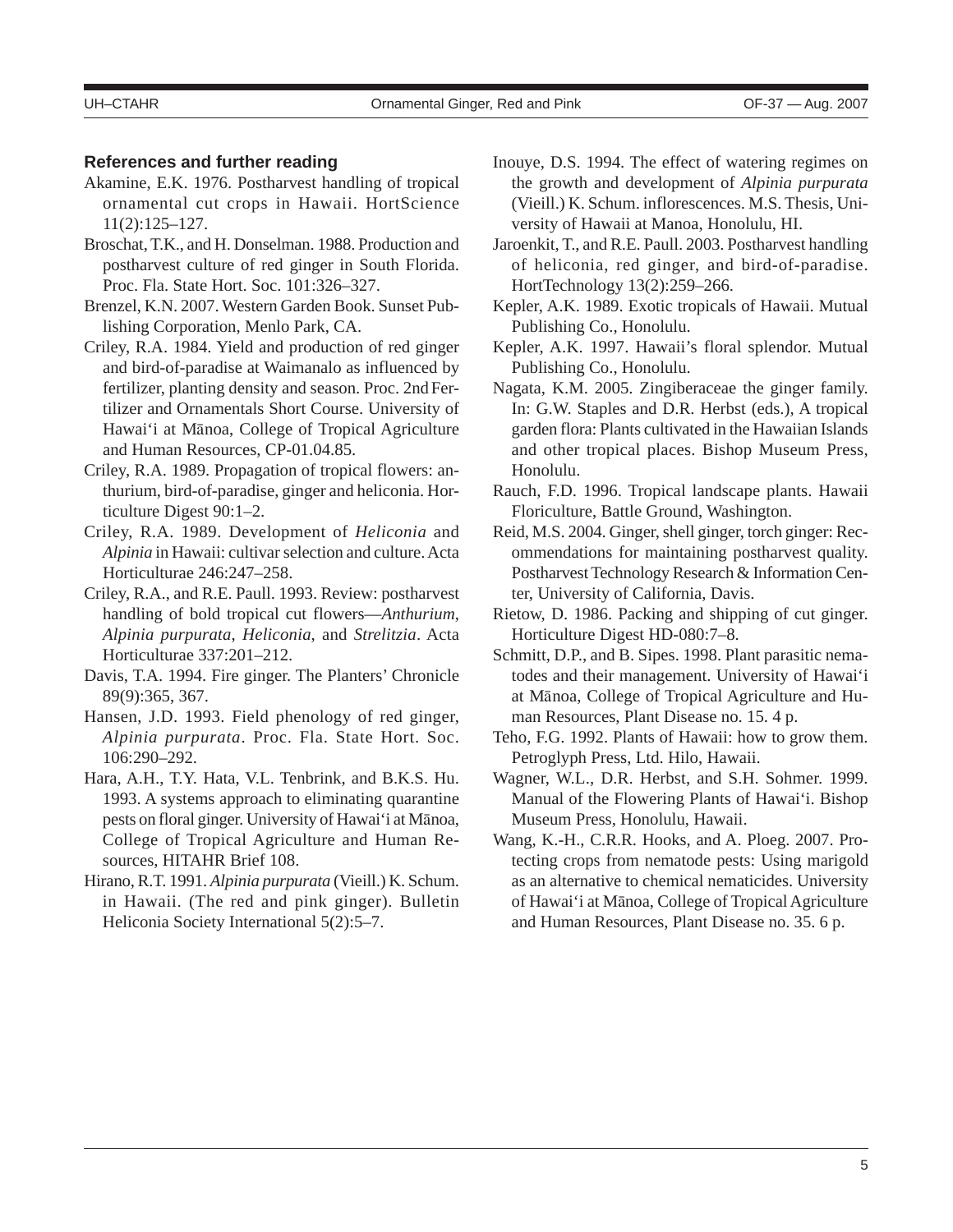# UH–CTAHR **CHANGE COMETA COMEDIA COMMUNICE** Ornamental Ginger, Red and Pink **CHANGE COMMUNICE OF-37** — Aug. 2007

| <b>Problem</b>                                                                                                                                                                          | <b>Description</b>                                                                                                                                                                                                                                                                                                                        | <b>Symptoms</b>                                                                                                                                                                                                                              |                                                                                                                                                                                                                                                                                                                                                                                                                                                                                                      | <b>Control</b>                                                                                                                                                                                               |
|-----------------------------------------------------------------------------------------------------------------------------------------------------------------------------------------|-------------------------------------------------------------------------------------------------------------------------------------------------------------------------------------------------------------------------------------------------------------------------------------------------------------------------------------------|----------------------------------------------------------------------------------------------------------------------------------------------------------------------------------------------------------------------------------------------|------------------------------------------------------------------------------------------------------------------------------------------------------------------------------------------------------------------------------------------------------------------------------------------------------------------------------------------------------------------------------------------------------------------------------------------------------------------------------------------------------|--------------------------------------------------------------------------------------------------------------------------------------------------------------------------------------------------------------|
| banana aphid,<br>Pentalonia<br>nigronervosa;<br>cotton aphid,<br>Aphis gossypii                                                                                                         | These small, pear-shaped<br>insects cluster on stems,<br>leaves, buds, bract axils, and<br>flowers.                                                                                                                                                                                                                                       | Aphids suck the sap, causing<br>deformed plants and curled and<br>shriveled foliage. They excrete<br>honeydew, which serves as a<br>medium for sooty mold fungus,<br>which appears as a black coating<br>on the upper surface of the leaves. |                                                                                                                                                                                                                                                                                                                                                                                                                                                                                                      | Use an insecticidal dip after<br>harvest.                                                                                                                                                                    |
| banana mealybug,<br>Pseudococcus elisae;<br>citrus mealybug,<br>Planococcus citri;<br>longtailed mealybug,<br>Pseudococcus<br>longispinus;<br>obscure mealybug,<br>Pseudococcus affinis | White, cottony masses are<br>found in the leaf axils, on<br>undersides of leaves, and in<br>other protected areas.                                                                                                                                                                                                                        | Mealybugs suck plant juices,<br>and heavy infestations will<br>coat the leaves with sticky<br>honeydew.                                                                                                                                      |                                                                                                                                                                                                                                                                                                                                                                                                                                                                                                      | Applications of soaps and<br>detergents are sometimes<br>effective. Use an insecticidal<br>dip after harvest.                                                                                                |
| black earwig,<br>Chelisoches morio                                                                                                                                                      | This shiny black insect is up<br>to 11/2 inches long, with long<br>beaded antennae and<br>pincers on its rear end.                                                                                                                                                                                                                        | Frass and metabolic waste<br>products soil or damage flowers.                                                                                                                                                                                |                                                                                                                                                                                                                                                                                                                                                                                                                                                                                                      | Immersion in water repels<br>them; immersion in hot<br>water kills them. Insecticide<br>dips repel or kill earwigs.<br>Field insecticides lower<br>populations. Use of an<br>insecticidal dip after harvest. |
| cardamom thrips,<br>Sciothrips cardamomi                                                                                                                                                | These tiny insects feed on<br>flowers and leaf undersides,<br>in young leaf sheaths, and at<br>basal ends of flower bracts.                                                                                                                                                                                                               | Injured areas develop a silvery<br>sheen, becoming a mixture of<br>harvest.<br>white, yellow, and brown blotches<br>and streaks.                                                                                                             |                                                                                                                                                                                                                                                                                                                                                                                                                                                                                                      | Use an insecticidal dip after                                                                                                                                                                                |
| soft scales;<br>green scale,<br>Coccus viridis;<br>green shield scale,<br>Pulvinaria psidii                                                                                             | Scales are sedentary<br>insects that are usually<br>green or brown hard shells<br>attached to the stems or<br>undersides and upper sides<br>of the leaves, often near the<br>midrib. Scales can be found<br>anywhere on the flower,<br>stem, or foliage.                                                                                  | Scales suck plant juices. They<br>appear as raised green or brown<br>bumps (scales), which give stems<br>or leaves a lumpy appearance.                                                                                                       |                                                                                                                                                                                                                                                                                                                                                                                                                                                                                                      | Insecticidal soap works to<br>kill the pest.                                                                                                                                                                 |
| marasmius fungus                                                                                                                                                                        | Causes stalk rot and rhizome<br>rot of red ginger. In Hawai'i,<br>the fungus attacks the<br>rhizome and causes a brown<br>rot. It feeds on the infected<br>rhizome and grows between<br>the sheaths that form the leaf<br>and flower stalks. When<br>flowers are harvested, the<br>fungus is already present<br>between the leaf sheaths. | A white to brownish mat<br>of fungal growth is<br>visible when sheaths<br>are removed. It attacks<br>rhizomes, causing a<br>brown rot, and causes<br>sheath rots of cut<br>flowers.                                                          | It is uncertain whether severely<br>diseased ginger fields can be<br>economically salvaged. Diseased<br>fields should be cleaned, and all old<br>leaves and stalks should be<br>removed from the nursery. Plants<br>that are wilted or dying and<br>rhizomes that are infected should<br>be removed also. Provide the best<br>air movement possible. Trim old<br>sections of the plant and remove<br>shrubs, weeds, etc. surrounding the<br>field. High moisture favors the<br>growth of the fungus. |                                                                                                                                                                                                              |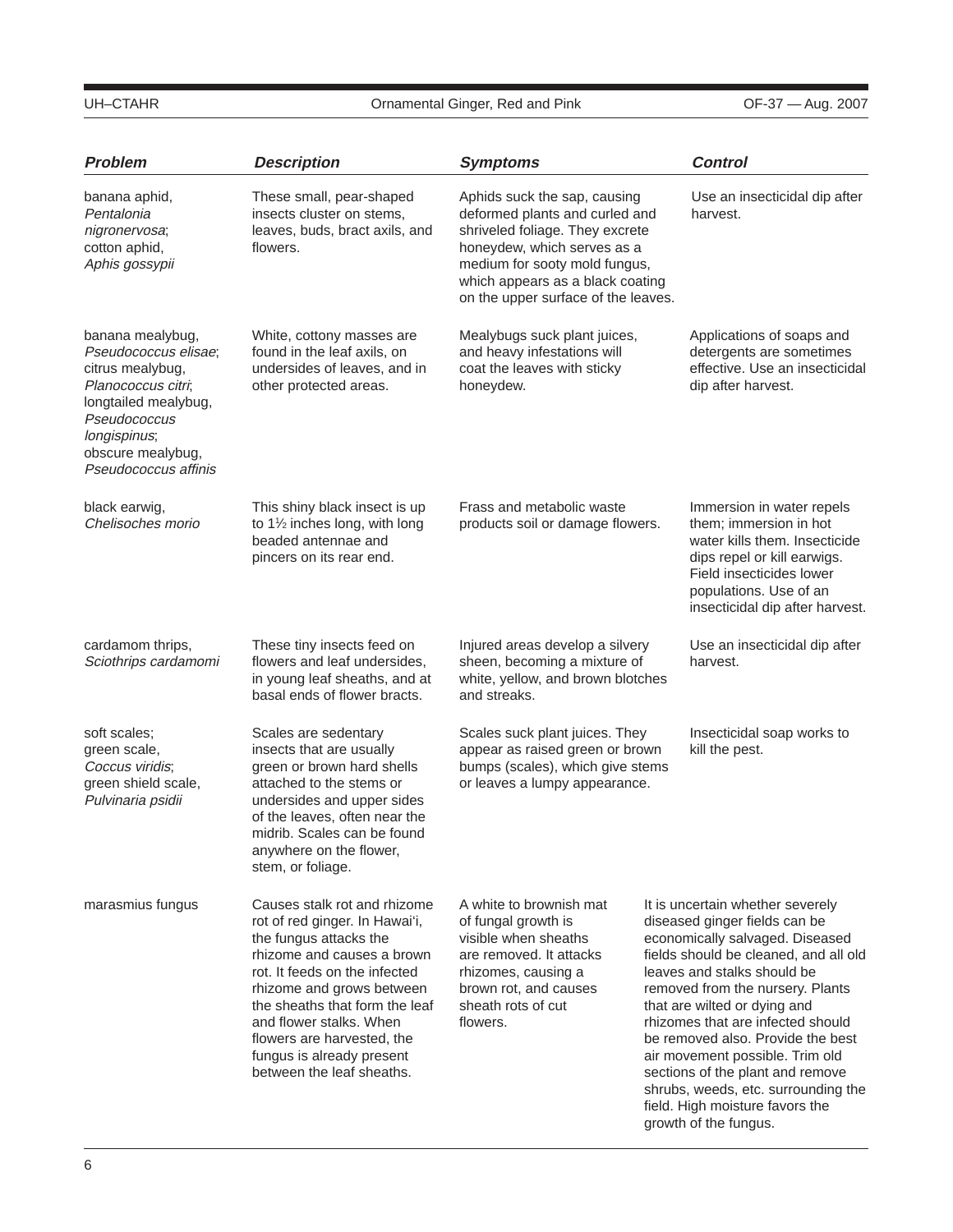# UH–CTAHR **CHUNG COMEDIA COMEDIA COMMUNICER** Ornamental Ginger, Red and Pink **OF-37** — Aug. 2007

| <b>Problem</b> | <b>Description</b>                                                                                                                                    | <b>Symptoms</b>                                                                                                                                                                                                         | <b>Control</b>                                                                                                                                                                                                                                                                                                                                                                                                                                                                                                                                                                                                   |
|----------------|-------------------------------------------------------------------------------------------------------------------------------------------------------|-------------------------------------------------------------------------------------------------------------------------------------------------------------------------------------------------------------------------|------------------------------------------------------------------------------------------------------------------------------------------------------------------------------------------------------------------------------------------------------------------------------------------------------------------------------------------------------------------------------------------------------------------------------------------------------------------------------------------------------------------------------------------------------------------------------------------------------------------|
| root rots      | Fungal diseases resulting in<br>root malfunction and decay                                                                                            | Wilting, dieback, stunting,<br>chlorosis of foliage                                                                                                                                                                     | Develop in poorly drained soils. Have<br>not been major production problem in<br>Hawaii.                                                                                                                                                                                                                                                                                                                                                                                                                                                                                                                         |
| nematodes      | Microscopic, parasitic<br>roundworms that live in<br>and feed on roots.<br>damaging them and<br>preventing normal<br>uptake of water and<br>nutrients | Poor growth, stunted,<br>chlorotic (yellow) foliage;<br>premature wilting, low vigor,<br>thin canopy, and leaf and/or<br>bloom loss under relatively<br>mild stress; swollen,<br>knotted, gnarled areas on<br>the roots | This pest is becoming more of a problem<br>in commercial production. The goal is to<br>manage their population, reducing their<br>numbers below damaging levels.<br>Incorporate good compost or organic<br>materials, such as manure or wood<br>shavings, into the soil as a preplant<br>amendment to encourage microbial<br>activity to depress nematode<br>populations. Grow French marigold,<br>tilling it in as green mulch. Solarization,<br>the heating of soil by using clear plastic<br>tarps to increase and trap the sun's heat,<br>can be an effective means of controlling<br>nematodes in the soil. |

Note: Follow the manufacturer's directions on pesticide labels.



**Red ginger in a commercial landscape**